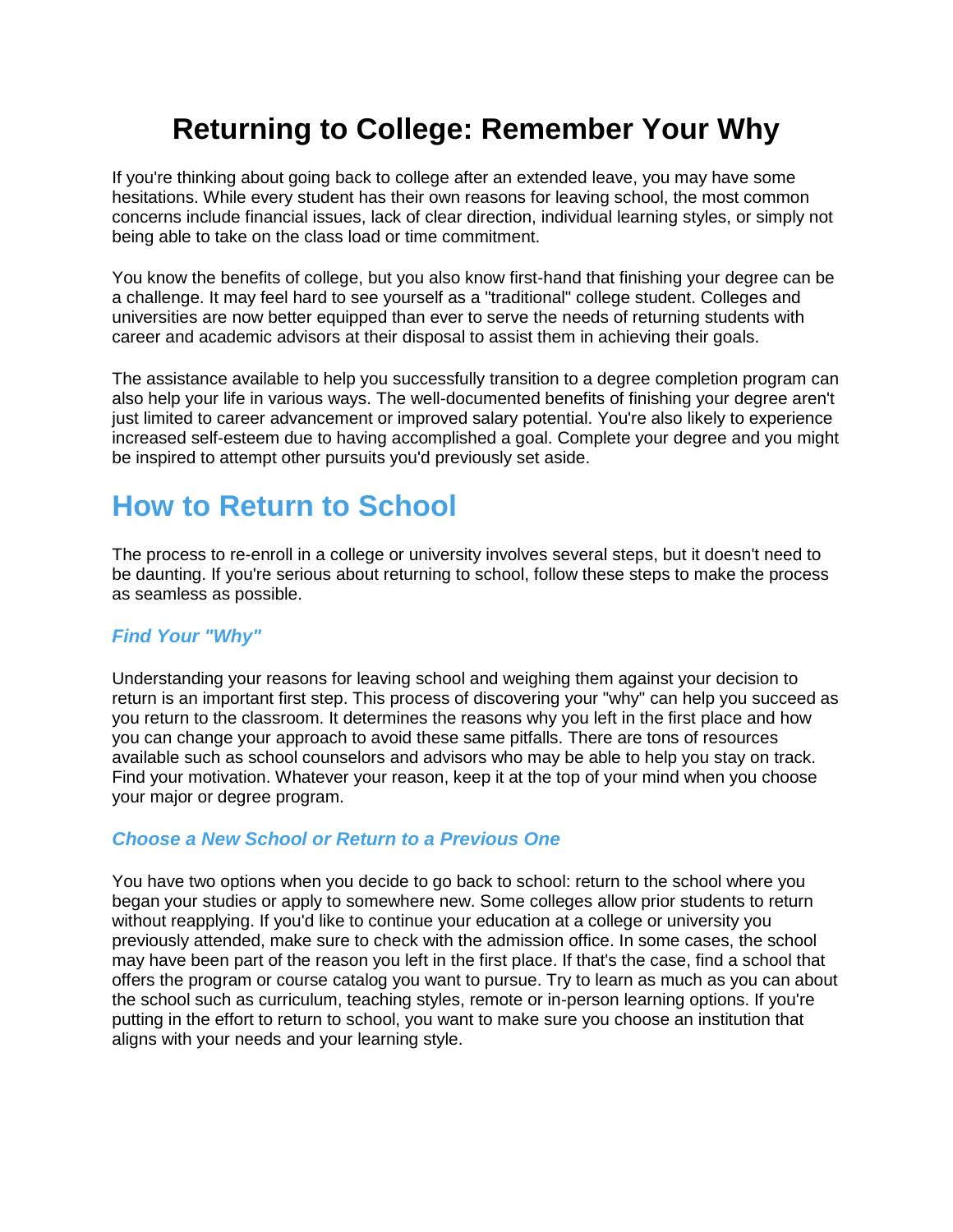## *Find a Schedule or Format That Works for You*

In addition to finding a university that offers the program you're looking for, you also want to find a place where you can fit your education into your lifestyle and vice versa. For instance, you may be working full-time or supporting a family. Look for schools that offer online options and a flexible class schedule. Whichever university you choose, make sure you do your due diligence to determine if you'll be able to attend school while working.

## *Check Your Academic Standing*

Depending on your previous performance, you may need to take some time to improve your academic standing. You may have left behind some bad grades or perhaps were placed on academic probation (when a college places students on probation for immediate action when grades are dropping or may be close to failing out). If this applies to you, it doesn't mean that you can't get back into school and succeed. You may just need to retake a couple classes or talk to an admissions counselor about your options. Some schools require you to apply for academic renewal, where previous classes are not considered as part of your cumulative GPA. With this strategy, you may need to retake certain classes in order to earn better grades. Academic standing rules vary from school to school, so make sure you understand any requirements needed from you.

## *Get Your Transcripts*

If you're applying at a new school, you will need to provide your transcripts. Regardless of how long you have been out of school; you will be able to request access to your academic records from a school you have previously attended. In most cases, you can request your transcripts online or request a digital transcript.

## *Apply for Financial Aid*

If necessary, look into financial aid options to help you cover some of the costs of going back to school. If you're taking online classes or commuting to school, you'll save money on room and board and on-campus expenses. Financial aid can help cover other expenses like tuition, course credits, books and materials, and more. You will need to make sure that you complete the Free Application for Federal Student Aid (FAFSA) as you may be eligible for federal grants and loans even if you were ineligible during your prior college years. If you're not interested in taking out loans, your will still need to complete the FAFSA.

If you have student loans from earlier college work, check their status. Loan companies usually require payments starting six months after you leave college, so if you have been making payments or qualifies deferral, your loans might be in good standing. If you have not been paying, your student loans that are in default may prevent you from getting more financial aid. Once you return to school, you may be able to make payments on your student loans until you graduate.

Different scholarships and funding options are available to adult learners, like tuition help offered as a job benefit. Your company's human resource department can help you find out whether your company offers partial or full tuition aid. If you plan to change or leave jobs, you might look specifically for places that offer this benefit. Universities sometimes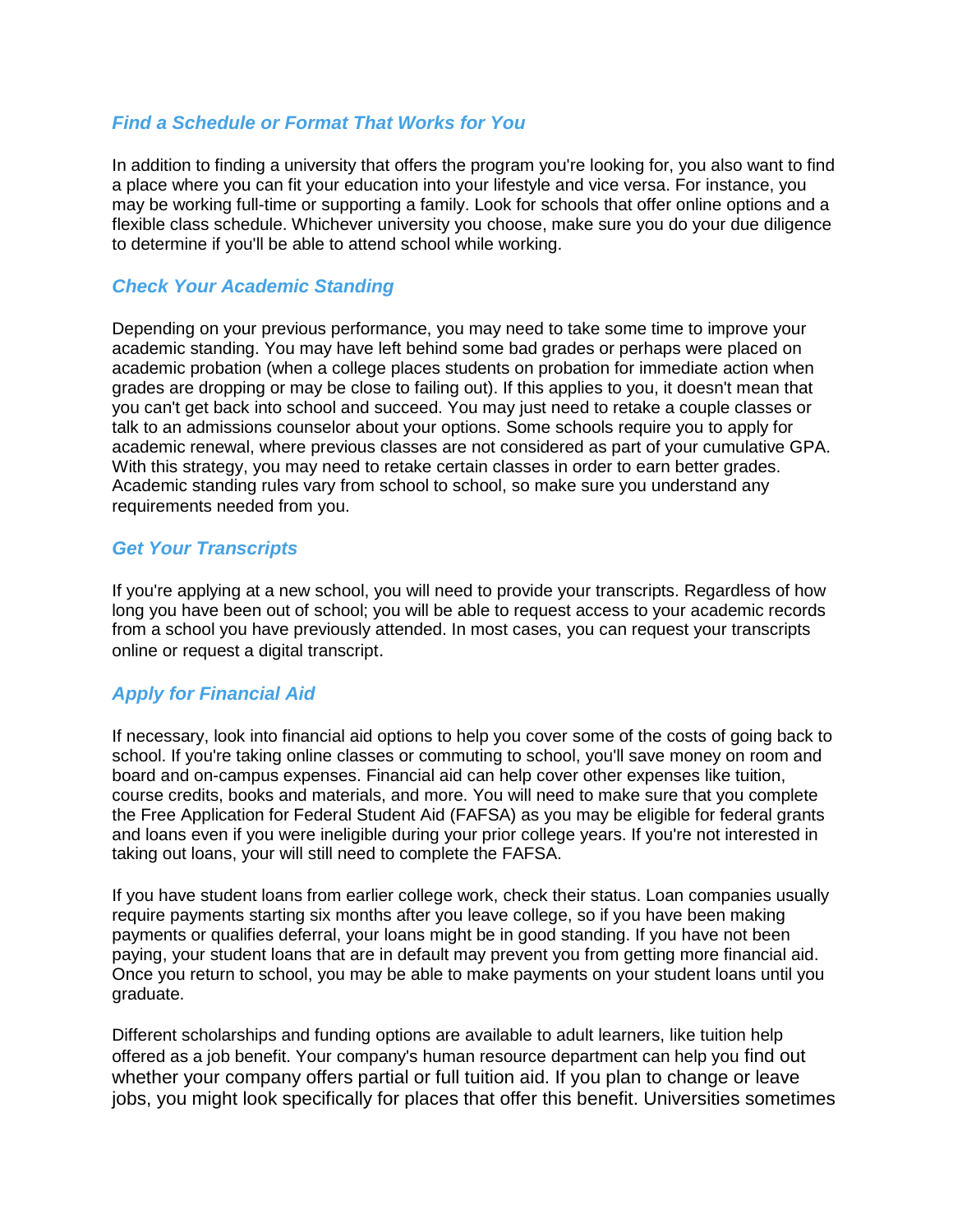offer tuition discounts for employees and their family members. You might find tuition help through the G.I. Bill or related programs if you or a family member has served in the military.

There are tons of scholarship opportunities available to adult learners like TN Reconnect. Check out this informational video below. If you would like more information or would like to apply for TN Reconnect **click the link**. <https://youtu.be/4WCOR9txFDs>

You will also need to apply for any and all scholarships that your school may offer as well as visit our website for any new and updated national scholarships. Our Education Opportunity Center (EOC) program also has some resources that you can find **at this link** [https://www.trio](https://www.trio-dcea.org/eocscholarships)[dcea.org/eocscholarships](https://www.trio-dcea.org/eocscholarships)

If you're concerned that you don't have enough time or money to complete your degree, or are worried about juggling your many responsibilities, there are various ways to overcome these challenges. Here are some things to consider:

## *Think About Enrolling in an Online Degree Program*

Online degree programs offer the flexibility not found in a traditional classroom setting. Since there isn't a designated class time, you can complete coursework on your own time table as defined in the course syllabus. Check to see if your prior institution offers any online degree programs. If they do not offer such programs, search online for accredited schools that do. Selfpaced learning, faster completion times, and the ability to work around your current job and family commitments make online degree programs a great option for adult learners.

#### *Ask About Tuition Reimbursement Programs*

Your employer might help with funding your degree. Some offer tuition reimbursement as a recruiting benefit, hoping to attract and retain employees by adding this perk to the benefits package. Contact your human resources department to see if your employer has a program to help pay for the cost of finishing your degree. Program eligibility requirements vary, so it's important to learn about these details before enrolling in classes. A tuition reimbursement program could mean up to \$5,250 a year (or more) towards your tuition bill. If you use the reimbursement wisely, you could reduce the cost of returning to college. For example, instead of taking four classes per semester and having to pay for one out-of-pocket, you might consider only taking three and having your semester fully funded by your employer's program. It may mean completing your remaining coursework over a longer period, but in the end, you could end up paying less for your degree. You do not repay the funds received from tuition reimbursement programs; however, be prepared to pay for your tuition upfront. You can also alleviate your financial concerns about returning to school by combining institutional scholarships, grants, and personal saving with tuition reimbursement programs.

#### *Maintain Part-Time Enrollment*

Many students prefer to enroll part-time during their first semester to help ease back into college. Get in touch with the admissions office and review the school's catalog to confirm the minimum course load requirement for half-time students. Some federal student aid programs require at least half-time enrollment to maintain eligibility. If you were overwhelmed while you